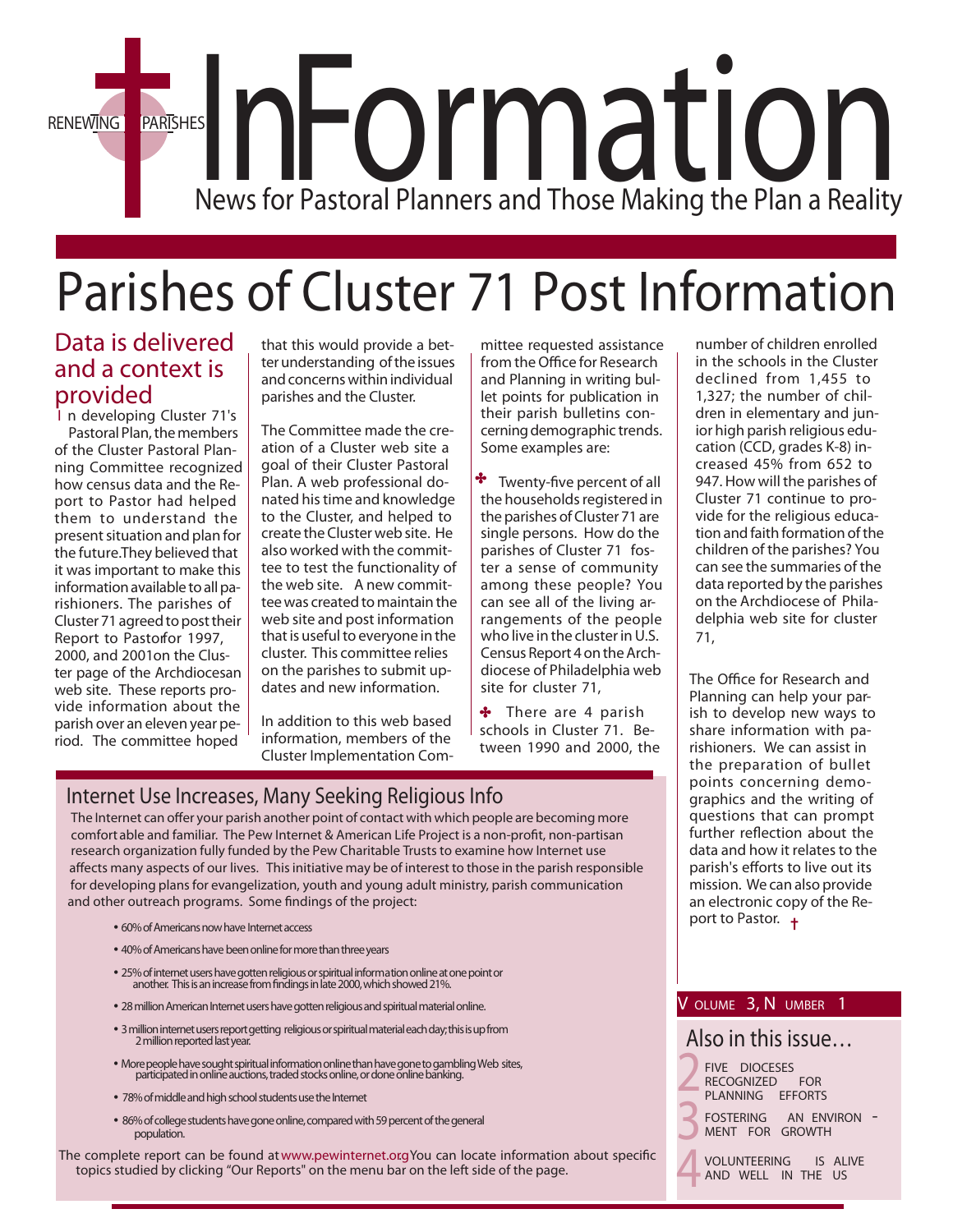### *2* **FIVE DIOCESES RECOGNIZED FOR EFFECTIVE PLANNING EFFORTS**

# Local Pastors Contribute to National Study

Pastors in the Dioceses of Syracuse, Harrisburg and Rochester, and the Archdioceses of Dubuque and Philadelphia have given very positive assessments of their dioceses' planning efforts that took place before 1995. The study was conducted by the<br>Conference for Pastoral Planning and Council Development and funded by the Raskob Foundation. In 2000 the same pastors who were involved in parish reorganization efforts at least five years earlier were asked to evaluate the outcomes of these efforts.

Volume 3, Number 1 • SPRING 2003

EDITOR: Evelyn Brannan Tarpey

> Robert Parfet Bob Choiniere CONTRIBUTORS: Robert Miller

#### Published by the Office for Research & Planning

#### *Mailing list*

**The Office for Research and Plan***ninghasamailinglistforthosewho* wish to receive notice of new pas*toral planning resources and statisticalinformation,eitherbyelectronicorregularmail.Pleasepass thisinformationontoparishsta, membersofParishPastoralCoun*cils and leaders of parish organiza*tions. TheycancontacttheOcefor ResearchandPlanningat215-587- 3545 orresplan@adphila.org to requestthattheirnamebeaddedtoour* mailing list.

Based on eight measures of effectiveness, these dioceses have been highly successful in carrying out planning and reorganization activities.

The eight measures include four related to parish outcomes, one related to the planning process, and three related to the pastor. They are:

- **PARISH OUTCOMES:** parish needs are being met after the planning process;
- 
- there is an increase in par- ish needs being met;
- parish ministry has been • the parish has a greater
- sense of purpose.

#### **PLANNING PROCESS:**

• the reorganization was carefully planned.

- **PASTOR:** more time is spent on direct pastoral care;
- less time is spent on
- administrative duties; and
- there is increased personal effectiveness.

An effort that resulted in no net change in the parish and pastor outcome measures would receive a

#### U.S. Census Reports for Parishes

Learn more about the demographic composition of the people living within the boundaries of every territorial parish of the Archdiocese. U.S. Census Reports 1 - 4 cover a number oftopics, including Age,Hispanic Origin and Race, Share of Population Registered Catholic, Age and Age Cohorts, and Household and Housing Characteristic. Locate a parish at [http://www.archphila.org/parishes/index.html](http://www.archphila.org/parishes/index.htm) and click on one of the links to the U.S. Census Reports.

#### Common Characteristics of Top Dioceses

Planning is mandatory for all parishes throughout the diocese.

• The process makes use of middle-level structures (deaneries, clusters).

• The process is highly consultative (including pastors, parish pastoral councils, and middle-level structures).

• The most important goal is that parishes maintain or achieve a full ministry program (4 of 5 named this as a central principle).

•

Other key goals or criteria named by a majority of these dioceses are: Mass is accessible (no one would travel an unreasonable distance), priests would not be overextended, and each parish would celebrate Eucharist every Sunday.

score of 68%. A perfect score on all measures would be 100%.

The scores for the five highest dioceses were:

- 
- 
- Dubuque 92%<br>• Syracuse 91%<br>• Harrisburg 89%<br>• Philadelphia 88%<br>• Rochester 86%
- 

All of these scores are indicative of highly positive outcomes of parish reorganization

efforts. These dioceses also achieved results thatwere at least 5 percentage points higher than the 81% average average score for all survey respondents.

To assess overall performance in dioceses, only those dioceses with at least eight parish responses were considered in this<br>analysis. Consequently, other dioceses with fewer responses may also have positive outcomes.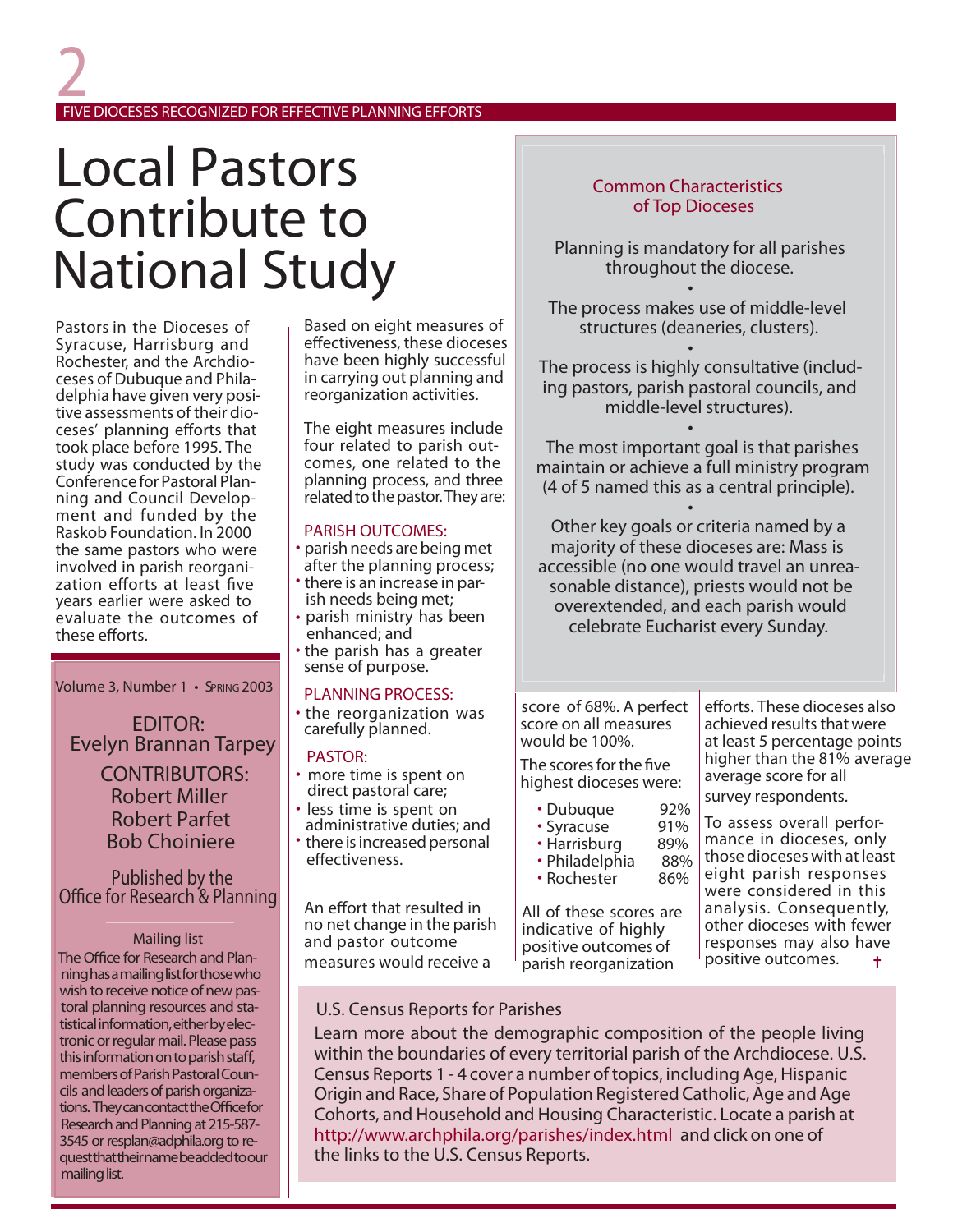#### **SUPPORT FOR PASTORAL PLANNING**

## *Fostering an Environment for Growth*

The new life celebrated in the Paschal mystery and the beauty of Spring remind us of the call to ongoing renewal.

 In his book, *The Parish as Covenant*, Thomas Sweetser, S.J., offers three questions that promote growth:

> *As we plan for the future, what do we need to hold on to? What should we let go of?*

#### *What new things should we initiate?*

The first question provides an opportunity to affirm the good things that are happening. It is beneficial to discuss how to sustain and strengthen them.

The second question offers a chance to acknowledge what needs to be relinquished. This "pruning" permits energies and resources to be used in other ways. The third question recognizes the possibility of emerging issues.

sessment of the Parish Plan. The answers can help parish organizations to set priorities for the coming year.  $\dagger$ These questions complement the questions that the Parish Pastoral Council considers during the Annual Self-As-

# *Visions and Dreams Visions and Dreams*

*"Your old ones will dream dreams and your young ones will have visions." ( Joel 3: 1-2)*

This promise of our God is still true today as it is in each generation. We still dream dreams and have visions of our own future, our individual future and our future life as a community. These visions should be embraced as lifegiving. The creativity of the youth and the wisdom of the elders come together

in a community and move us into the unknown future with a certainty of purpose that can only be called inspired.

But, in order for these visions and dreams to become real, they must be discussed, challenged, and supported. Once the community has discerned its course of action, the important task is to come together to implement those ideas and make the dream a reality. This is a corporal undertaking which relies on all the members of the parish community. Once the community has acted, those visionaries must evaluate the actions in relation to the plan that was originally formed. This is the cycle of pastoral planning. It is an ongoing process of dreaming, discerning, acting, and evaluating. This is the role of the parish pastoral council.

Therefore, although it is important to include a diversity of people on the council, it is more important to select individuals who are visionary, who see the larger picture and mission of the parish, and who are not afraid to dream together.

This is also why it is important for council members to pray and reflect together. For as we come together to reflect on Scripture we are really focusing on God's dream for us. As we are inspired by that dream we find the ability to work together to build the Kingdom which Christ proclaimed and which binds us all together as one people of God. ✝

> We welcome Bob Choiniere, Program Coordinator for Parish Pastoral Councils, as a contributor to this newsletter and look forward to other collaborations to support the work of Councils.